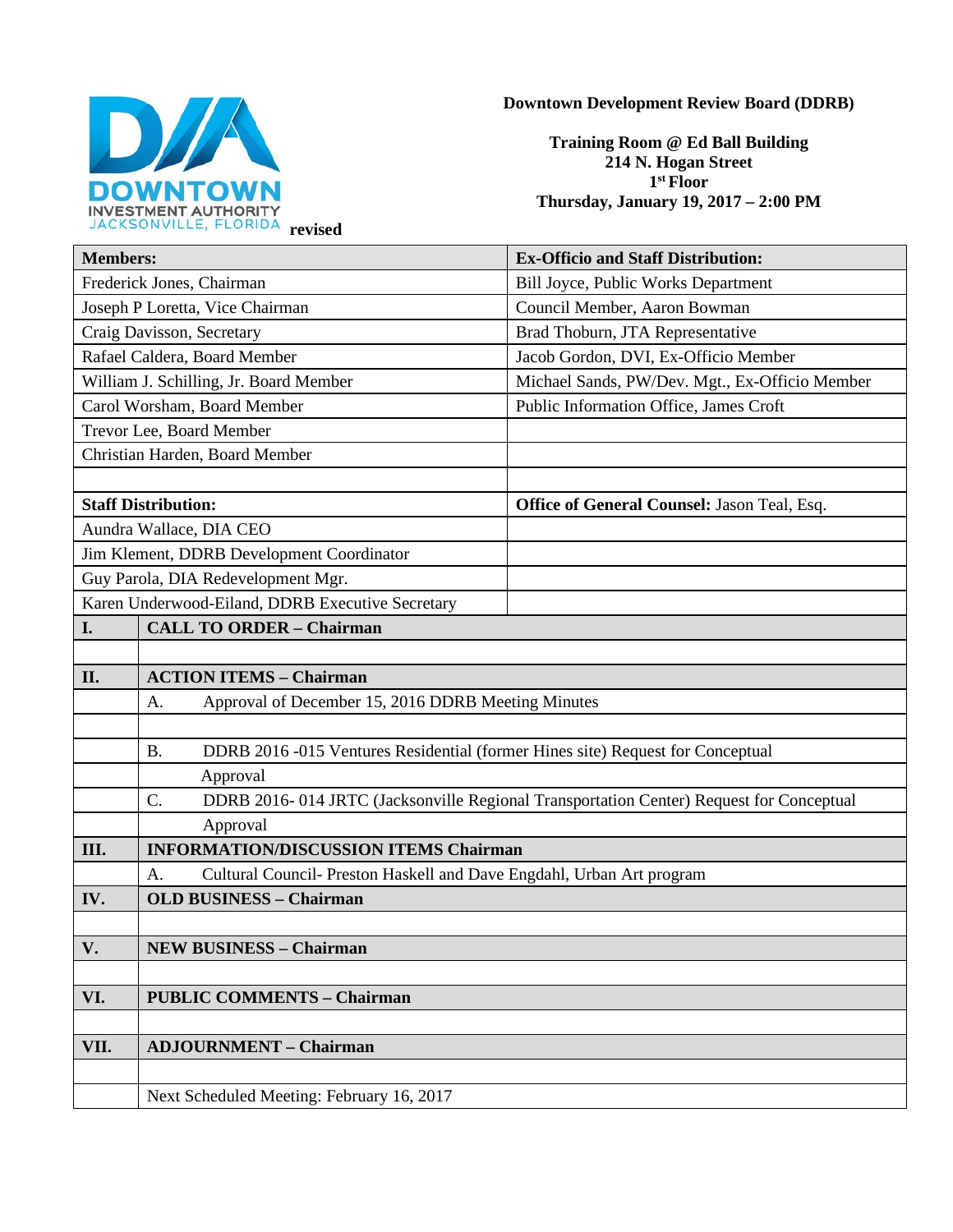

**Downtown Development Review Board (DDRB)**

**Ed Ball Building, 214 N. Hogan Street Training Room, 1st Floor**

*Thursday, January 19, 2017 - 2:00 p.m.*

# *MEETING* **MINUTES**

**Board Members Present:** F. Jones, Chair; J. Loretta Vice Chair, R. Caldera, C. Davisson; and C. Worsham

**Board Members Not Present:** C. Harden, W. Schilling, and T. Lee

**DIA Chairman Present:** None

**DIA Staff Present:** Aundra Wallace, Chief Executive Officer, Guy Parola, Redevelopment Manger; Jim Klement, Development Coordinator and Karen Eiland

**Representing Office of City Council:** Council Member Aaron Bowman

**Representing Office of the Mayor:** Dr. Johnny Gaffney

**Representing Office of General Counsel:** Susan Grandin

## **I. CALL TO ORDER**

#### **Meeting Convened: 2:00 p.m.**

Chairman Jones convened the meeting and the attendees identified themselves for the record.

Chairman Jones asked anyone wishing to speak on a particular project to complete a public speaker card and give to Karen. He also reminded Board Members to disclose if they had any ex-parte communication with any of the applicants presenting projects today or conflicts of interest prior to the item being addressed by the Board.

Board Members Caldera, Loretta, Davisson, Chairman Jones, and Worsham reported that they had ex-parte communications with Mr. Diebenow. Chairman Jones pointed out that he will be recusing himself from voting on Application DDRB 2016-004 – JRTC Request for Conceptual.

## **II. ACTION ITEMS**

## **A. APPROVAL OF THE DECEMBER 15, 2016 DDRB MEETING MINUTES**

**A MOTION WAS MADE BY BOARD MEMBER DAVISSION AND SECONDED BY BOARD MEMBER CALDERA APPROVING THE DECEMBER 15, 2016 DDRB MEETING MINUTES.**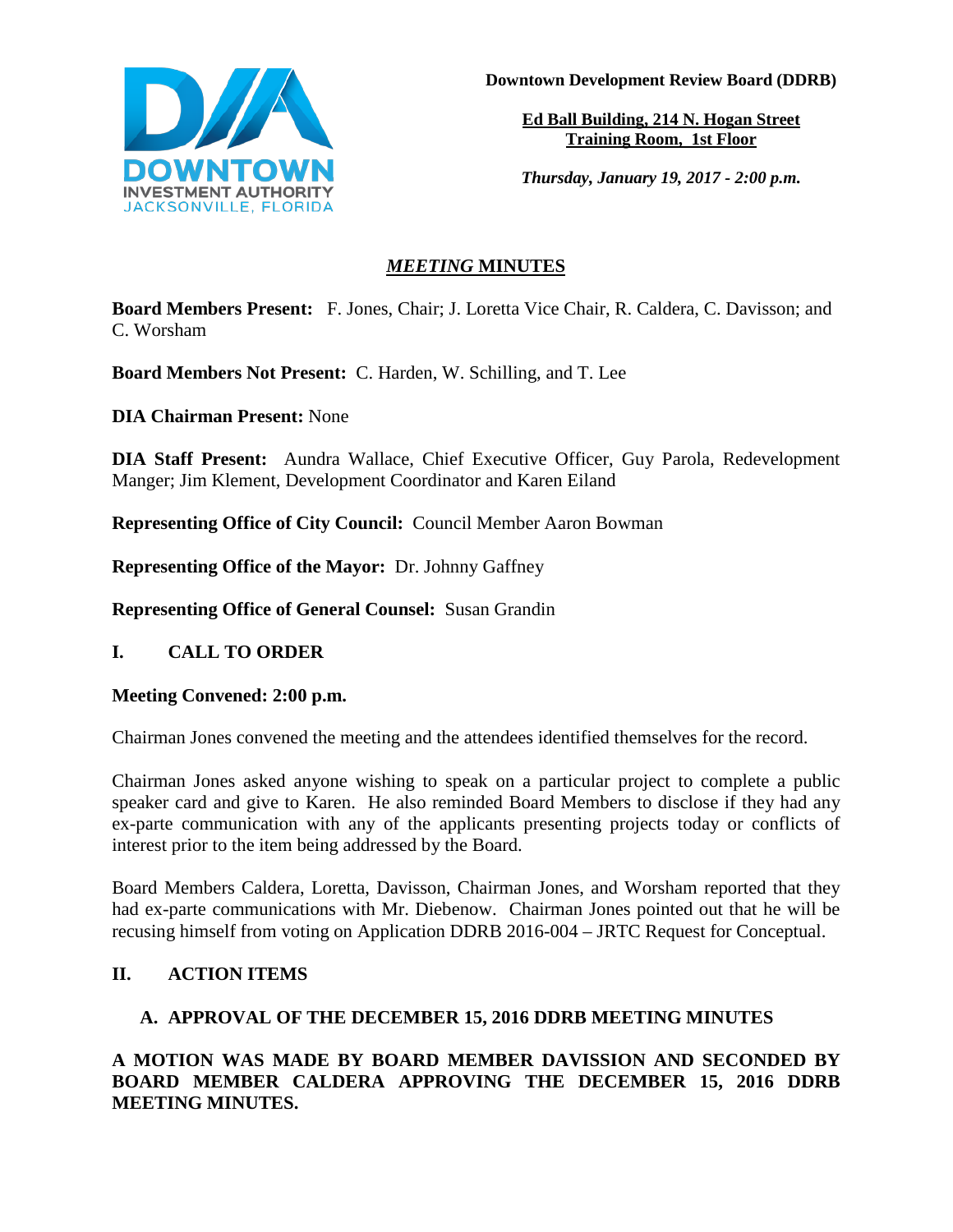## **THE MOTION PASSED UNANIMOUSLY 5-0**

# **B. DDRB APPLICATION 2016-015: VENTURES RESIDENTIAL (FORMER HINES SITE) REQUEST FOR CONCEPTUAL**

Jim Klement reviewed the report and provided a summary of the background of the project. The applicant submitted a request for Conceptual Approval at the October 20, 2016 meeting, at which time the DDDRB opted to defer conceptual approval, and requested a workshop. A workshop was held on November 17, 2016.

Steve Diebenow, Applicant/agent provided the presentation. Public access is being provided greater than what was previously approved. The DIA allocated 300 units to this project; as well as an approved a grant that will assist with paying for the improvements in addition to generate the returns that are required in order for the project to be viable.

The floor was opened for public comments and then closed due to no public comments.

- Inquiries were made about the Courtyard seating area in the center of project was actually public space that is open to the public. 23'x 8" is currently shown on the plan from the Riverwalk. The first story provides access to the Riverwalk, The second floor provides access to the garage and the third floor provides access to those units the whole development.
- Townhomes were added on the front row that faces the Riverwalk and the River to create an architectural character that was consistent in the corner condition. The treatment will mimic the townhomes architectural character. Steve Diebenow commented about changing the ramps to steps on either end of the 12 ft. tier for ADA compliance.
- Board Member Caldera stated that it was a unique site.
- Board Member Davisson appreciated the effort of public access on the river, widening and creating a better place for human activity especially along the Riverwalk.
- Chairman Jones commended the 12 foot multi use path.

# **A MOTION WAS MADE BY BOARD MEMBER J. LORETTA AND SECONDED BY BOARD MEMBER R. CALDERA APPROVING THE CONCEPTUAL APPROVAL DDRB 2016-015 FOR VENTURES RESIDENTIAL DEVELOPMENT.**

**The DDRB approved the request for Conceptual Approval for the Ventures Residential Development subject to conditions as referenced by the staff report and DDRB Board member comments as follows:** 

 **1. The developer shall receive a deviation to §656.361.11** *Setback or "Build To" Lines* **to allow an increase to the building setback requirement prior to DDRB Final Approval.**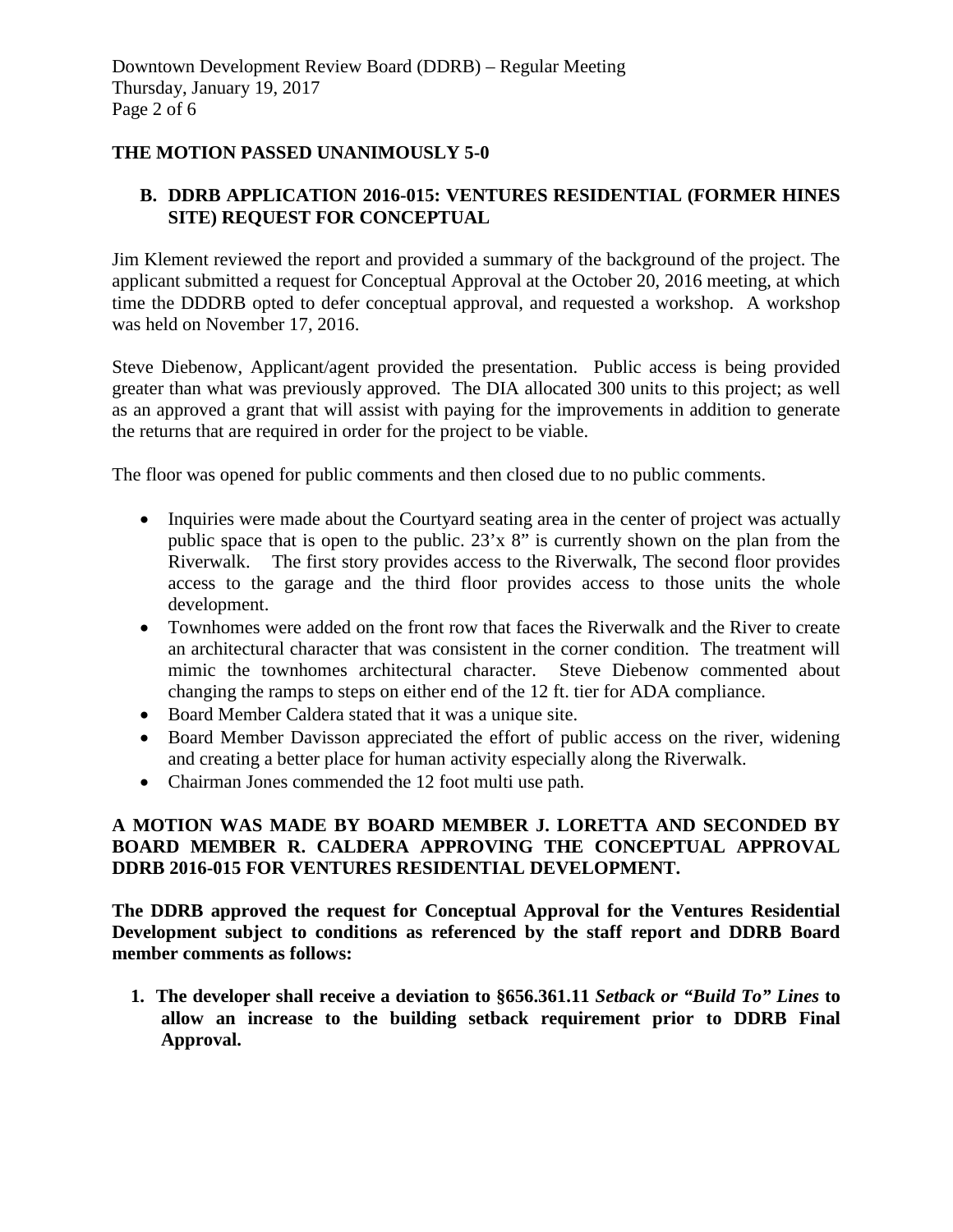- **2. The developer shall receive a deviation to §656.361.14** *River Views and Height of Buildings and Structures* **to increase building height from 60 feet to a maximum of 180 feet, excluding appurtenances, prior to DDRB Final Approval.**
- **3. The developer shall receive a deviation to §656.361.16** *Off-Street Parking Overlay* **to reduce the parking requirement prior to DDRB Final Approval.**
- **4. The developer shall receive a deviation to §656.361.20** *Streetscape Design Standards* **to allow an alternate design to the landscape requirements prior to DDRB Final Approval.**
- **5. The developer shall receive a deviation to §656.361.21** *Waterfront Design Regulations***. The deviation will allow a reduction from the required 50 feet to 25 feet for those portions of the building with ground floor uses (i.e. residential units, office space, etc.) and to 43 feet for those portions of the building with outdoor open space or recreation areas prior to DDRB Final Approval.**
- **6. Subject to the review and approval by the Downtown Development Review Board ("DDRB"), Developer shall design and install a twelve (12) foot wide multi-use path. This multi-use path shall run across the Property from Prudential Drive to the Riverwalk abutting the Property, in a location to be determined by Developer, subject further to the review and approval of DDRB. Developer will grant to the City a pedestrian access easement over the multi-use path to run with the Property deed in perpetuity. Specific terms of the easement are subject to review and approval by the City's Office of General Counsel, Risk Management Department, and the Department of Public Works.**
- **7. Subject to the review and approval by DDRB, Developer shall expand the existing portion of the Riverwalk along the south bank of the St. Johns River running through the Property from its current width of eight (8) feet to a total width of twenty (20) feet. Developer will grant to the City a pedestrian access easement over the Riverwalk to run with the Property deed in perpetuity. Specific terms of the easement are subject to review and approval by the City's Office of General Counsel, Risk Management Department, and the Department of Public Works.**
- **8. The Developer will construct or cause to be constructed, at their expense, the Riverwalk expansion and multi-use path identified in Conditions 6 and 7 above, of this letter. The Riverwalk and multi-use path shall be of a color scheme and materials to complement existing portions of the Southbank Riverwalk such that it is obvious that the Riverwalk and path are for the benefit of and open to the public. At Prudential Drive there shall be double sided wayfinding signage with directions to the Riverwalk and Prudential Drive. Final design shall be subject to Downtown Development Review Board approval.**

#### **THE MOTION PASSED UNANIMOUSLY 5-0-0.**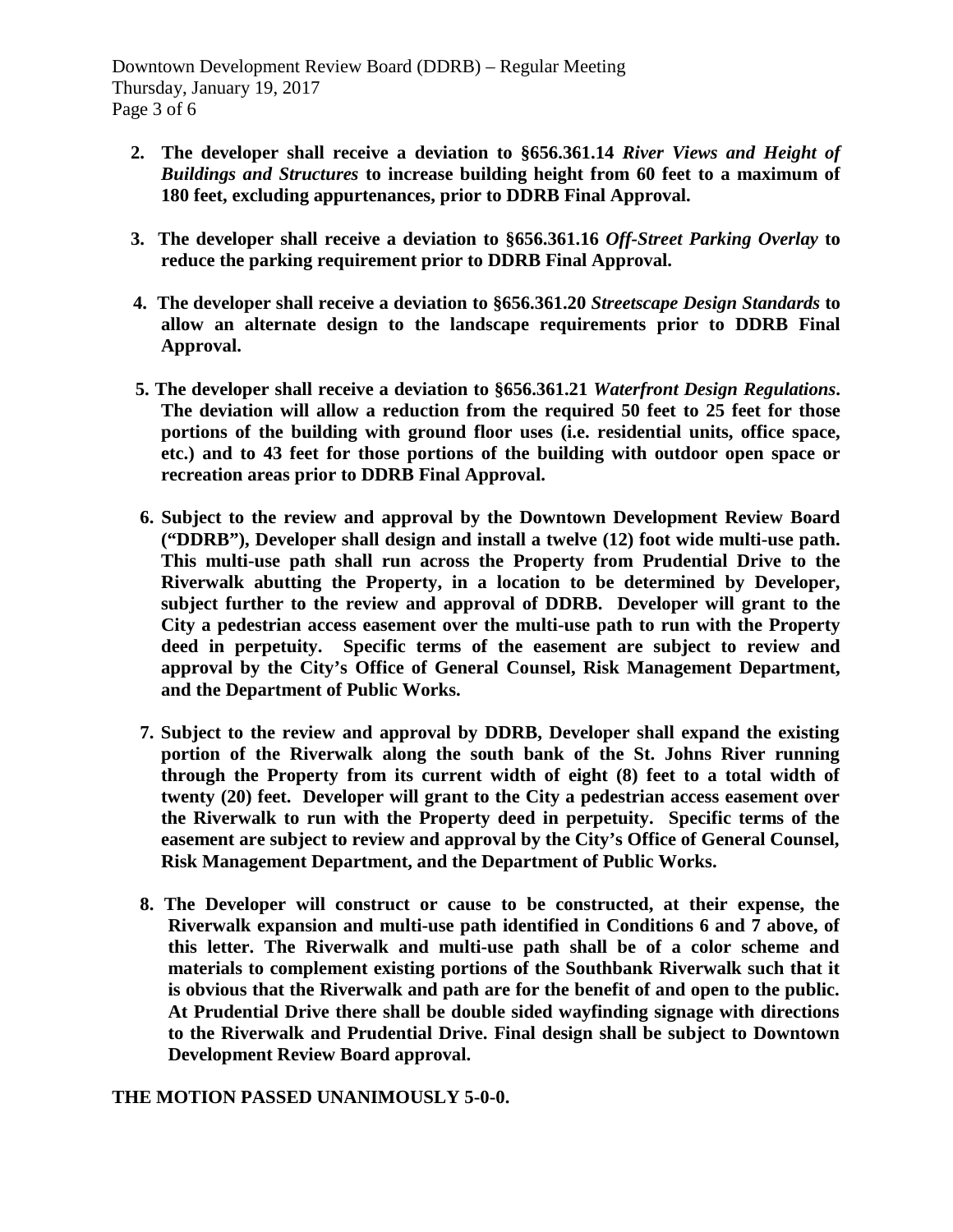Downtown Development Review Board (DDRB) – Regular Meeting Thursday, January 19, 2017 Page 4 of 6

### **III. INFORMATION/DISCUSSION ITEMS**

#### **A. Cultural Council – Preston Haskell, and Dave Engdahl**

Tony Allegretti introduced Preston Haskell and Dave Engdahl. They provided a slide show of the Community Downtown Sculpture Initiative.

The Board thanked them for their presentation.

Council Member Bowman inquired about the upkeep. Mr. Engdahl responded that the maintenance of the ones on private property is the responsibility of the owners. The ones received through Art and Public Places will be allocated five (5) percent that was stated in the Ordinance for the maintenance trust fund of the Art and Public Places. The owners have written contracts which cover their responsibilities, insurance and liabilities for the finished work.

Tony Allegretti, Cultural Council Director provided a presentation of the Urban Arts Project Symposium.

### C. **DDRB 2016-004, JRTC (JACKSONVILLE REGIONAL TRANSPORTATION CENTER) REQUEST FOR CONCEPTUAL APPROVAL**

Mr. Klement reviewed the project report dated January 19, 2017. The applicant is requesting DDRB conceptual Approval of JRTC (Jacksonville Regional Transportation Center) phase of the master plan.

Gary Wingo, Associate and Program Director with Pond provided a presentation and the project architects introduced themselves.

The floor was opened for public comments and closed due to no comments from the public.

Chairman Jones recused himself from voting on DDRB 2016-004. The Board made relevant comments.

- Workshop needed for Final to share with Board
- Would like to see close to seventy-five percent detailed site plan at final approval.

A lengthy conversation ensued regarding the conceptual approval.

Gary Wingo requested a conceptual approval with all of the Board comments prior to their final for the site.

Susan Grandin pointed out that the conceptual approval really does focus on the site planning issues. If the Board would like to have another workshop or special meeting, as long as there is a quorum. it may be better for the applicant and the Board.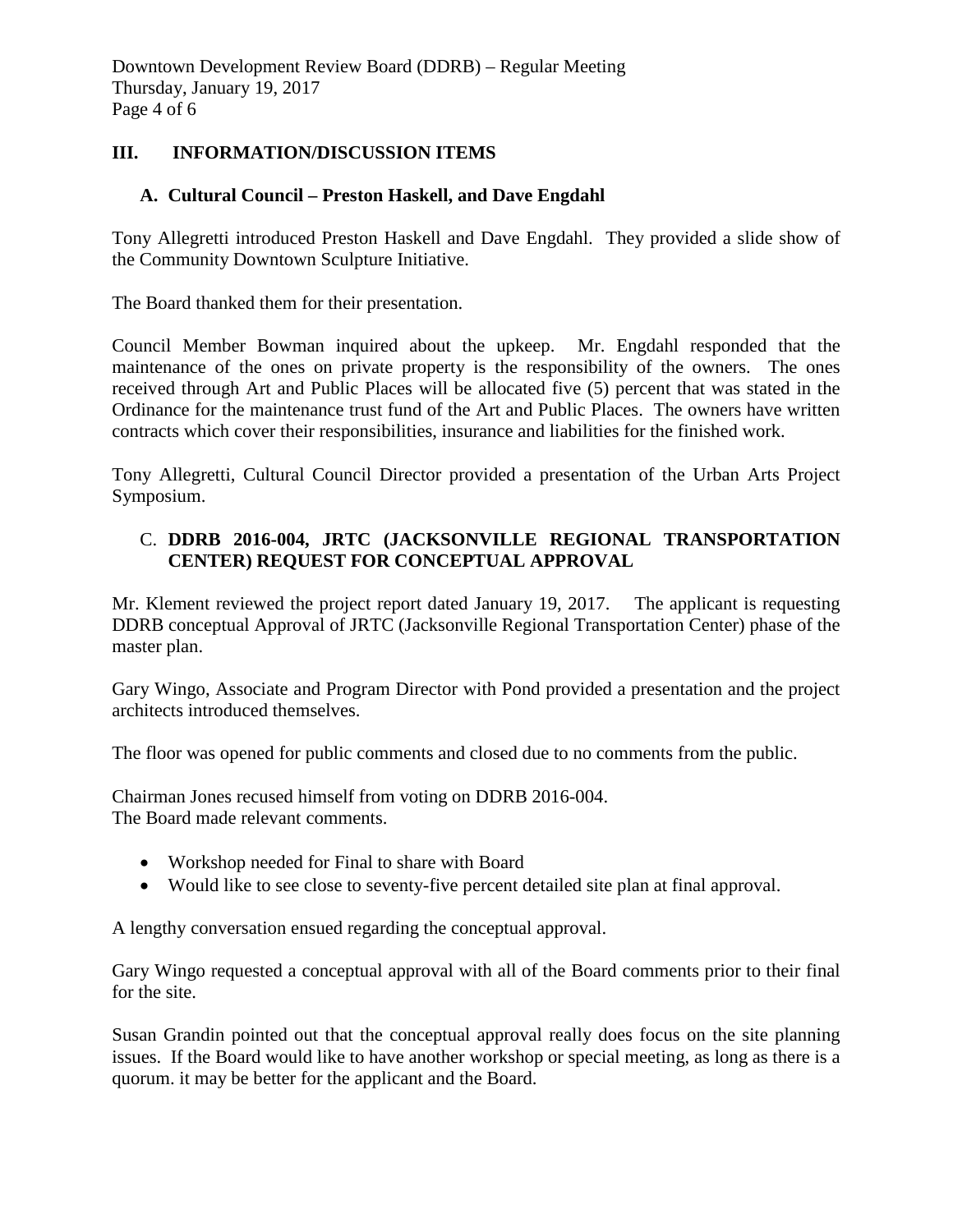Downtown Development Review Board (DDRB) – Regular Meeting Thursday, January 19, 2017 Page 5 of 6

Board Member Worsham made a motion that the DDRB approve the conceptual as presented with the condition that the Board come back on whatever date is agreeable to the applicant and the Board the review the detail of the site plan until the Board is comfortable with the site plan. Board Member Worsham amended the motion to include the conditions as referenced in the staff report.

The floor was opened for public comments and closed due to no comments from the public.

## **A MOTION WAS MADE BY C. WORSHAM AND SECONDED BY J. LORETTA APPROVING THE REQUEST FOR CONCEPTUAL APPROVAL FOR THE JRTC FACILITY SUBJECT TO CONDITIONS REFERENCED BY THE STAFF REPORT AND THE DDRB BOARD MEMBER COMMENTS AS FOLLOWS:**

- **1. The developer shall show compliance with §6***56.361.16. - Off-Street Parking Overlay,* **to reduce the required parking or receive a deviation prior to DDRB Final Approval.**
- **2. The developer shall show compliance with §6***56.361.18. - Transparency Standards* **or receive a deviation prior to DDRB Final Approval.**
- **3. The developer shall show compliance with §6***56.361.20. - Streetscape Design Standards* **to provide an alternative streetscape design prior to DDRB Final Approval.**
- **4. The developer shall present to the DDRB in a workshop format, prior to DDRB Final Approval, detailed information showing compliance with the design guidelines. The information shall show the limits of the project and design guideline compliance including: pedestrian crossings, common area development, vehicle and pedestrian ingress and egress to the development as well as specific materials (landscape and plant schedules, hardscape materials and patterns, architectural materials including building elevations and sections showing transparency, ADA ramps and compliance locations, etc.) for comment and discussion.**

## **THE MOTION PASSED 4-0-1 (CHAIRMAN JONES RECUSED)**

## **IV. OLD BUSINESS**

Jim Klement discussed the DIA/DDRB criteria and invited the DDRB to attend the DIA Board Meetings during his summary report. He suggested that Karen to add DDRB Members to the DIA Public meeting notices.

Board Member Loretta suggested for the DIA invest in nine (9) Microsoft surface pros due to the amount of colored paperwork that is printed on a monthly basis.